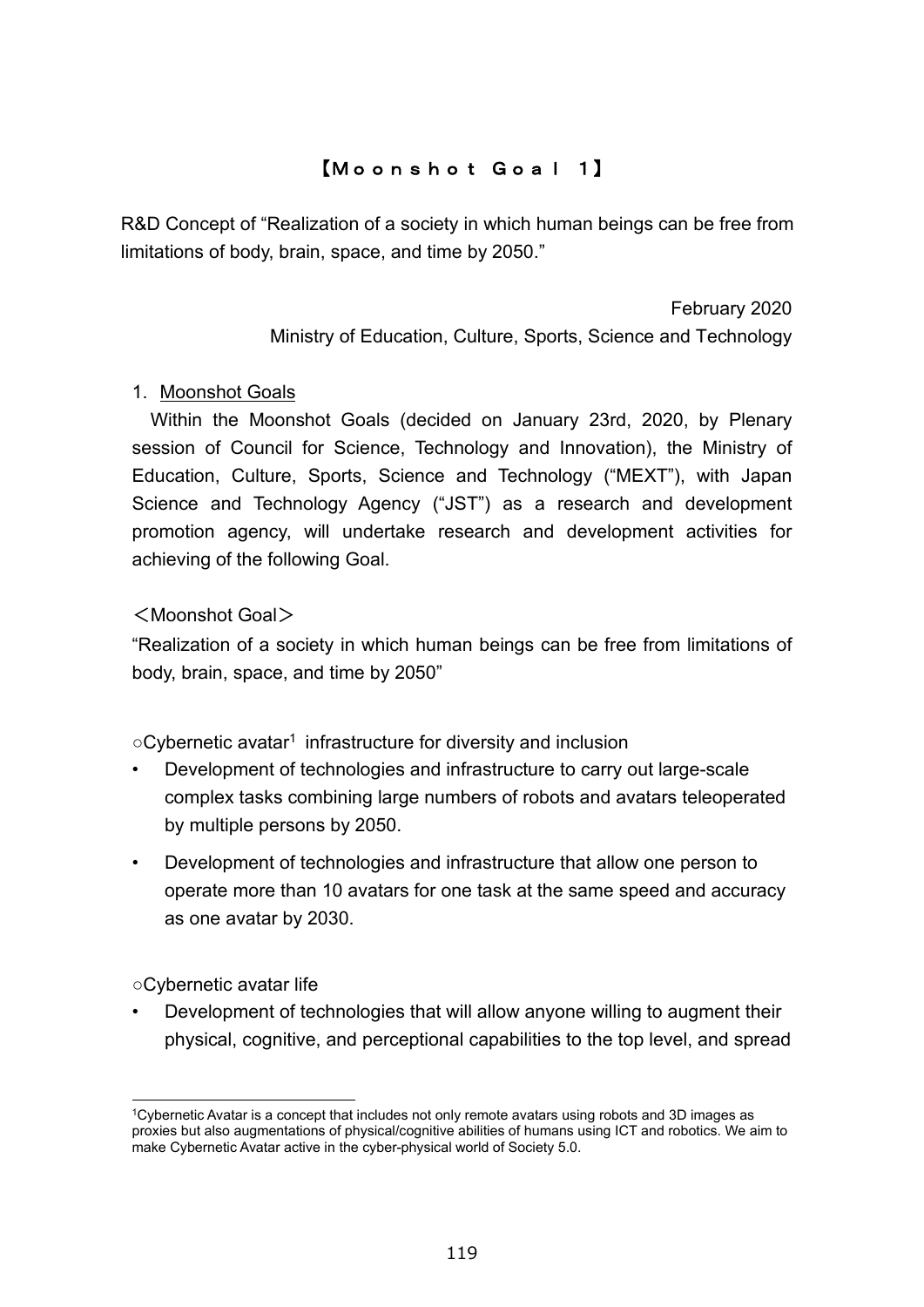of a new lifestyle that will be welcomed by society, by 2050.

• Development of technologies that will allow anyone willing to augment their physical, cognitive, and perceptional capabilities for specific tasks, and proposal of a new lifestyle that will be welcomed by society, by 2030.

## 2. Direction of research and development

Based on the discussion and proposal made in the Moonshot International Symposium (held in December 17, 18, 2019), direction of research and development at present is shown as follows.

## (1) Area and field to promote challenging R&D

To overcome the challenges of a declining birthrate and aging population, we must realize a society free from the constraints of body, brain, space, and time and allow people with various backgrounds and values – such as the elderly and those with responsibilities for nursing and childcare – to actively participate in society.

To realize such a society, as shown in Fig. 1, we will research and develop cyborg and avatar technology that will expand human physical, cognitive and perceptual ability, and aim to promote Cybernetic Avatar infrastructure and lifestyles. These are the fields in which challenging R&D will be promoted in the Moonshot Research & Development Program.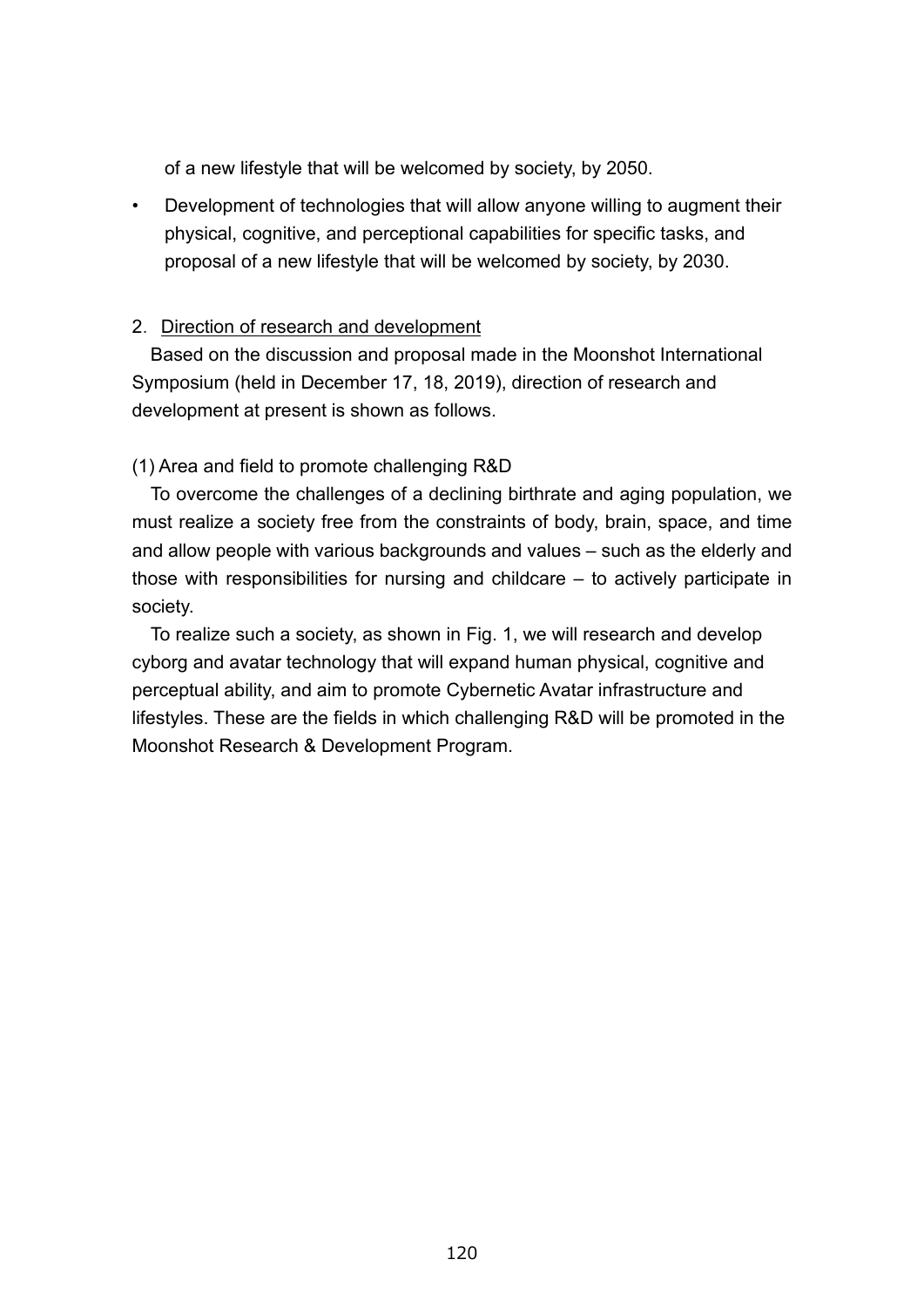

Fig.1 Main R&D fields required for Realization of a society in which human beings can be free from limitations of body, brain, space, and time

## (2) Research subject for realization of MS Goal

The image in Fig.1 is the area and field for challenging R&D to be promoted under the Moonshot Research & Development Program. R&D that contribute to the achievement of this MS goal "realization of a society in which human beings can be free from limitations of body, brain, space, and time" should proceed. In order to have the most effective and efficient countermeasure, the most cuttingedge scientific trends shall be researched and used for R&D.

In concrete, such as the following research and development will be promoted.

<Cybernetic avatar infrastructure for diversity and inclusion> R&D to realize an avatar that is deployed throughout society and enables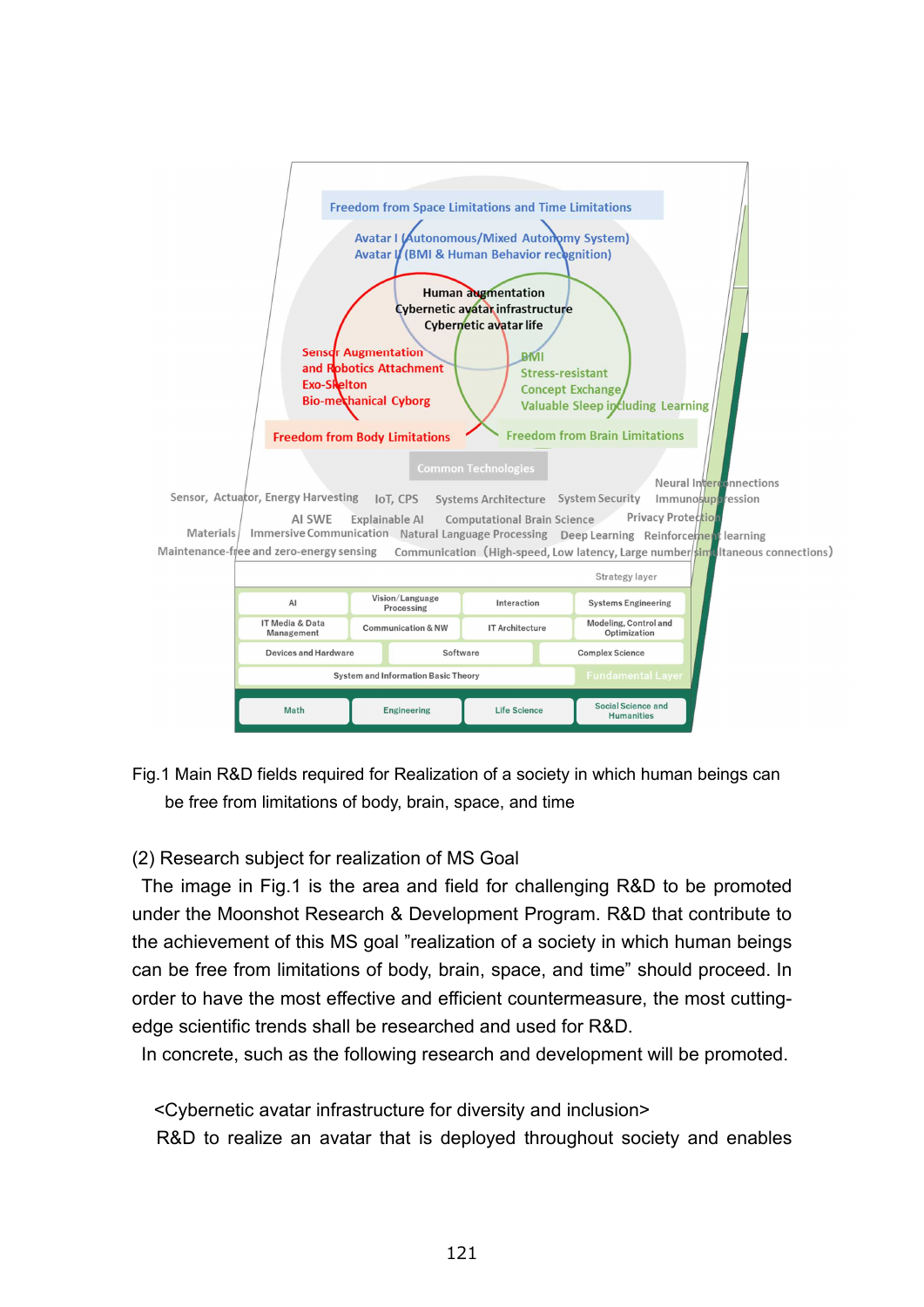various tasks to be performed by remote control, and the infrastructure necessary for its operation.

<Cybernetic avatar life>

R&D to realize technologies that can augment human physical, cognitive, and perceptual capabilities to the top level.

The creation of Cybernetic avatar infrastructure and Cybernetic avatar life require similar R&D, so there will be ample cooperation in their joint development.

In conducting R&D, various sources and types of knowledge and ideas will be adopted, stage gates will be established. And evaluation will be conducted to promote R&D to achieve Goal.

In addition, from the viewpoint of smoothly implementing research results in society, a system that enables researchers in various fields to participate in ethical, legal, and social issues will be considered.

(3) Direction of research and development for realization of the Goals

○ By 2030

<Cybernetic avatar infrastructure for diversity and inclusion>

Development of technologies and infrastructure that allow one person to operate more than 10 avatars for one task at the same speed and accuracy as one avatar.

<Cybernetic avatar life>

Development of technologies that will allow anyone willing to augment their physical, cognitive, and perceptional capabilities for specific tasks, and proposal of a new lifestyle that will be welcomed by society.

### $\circ$  By 2050

<Cybernetic avatar infrastructure for diversity and inclusion>

Development of technologies and infrastructure to carry out large-scale complex tasks combining large numbers of robots and avatars teleoperated by multiple persons.

#### <Cybernetic avatar life>

Development of technologies that will allow anyone willing to augment their physical, cognitive, and perceptional capabilities to the top level, and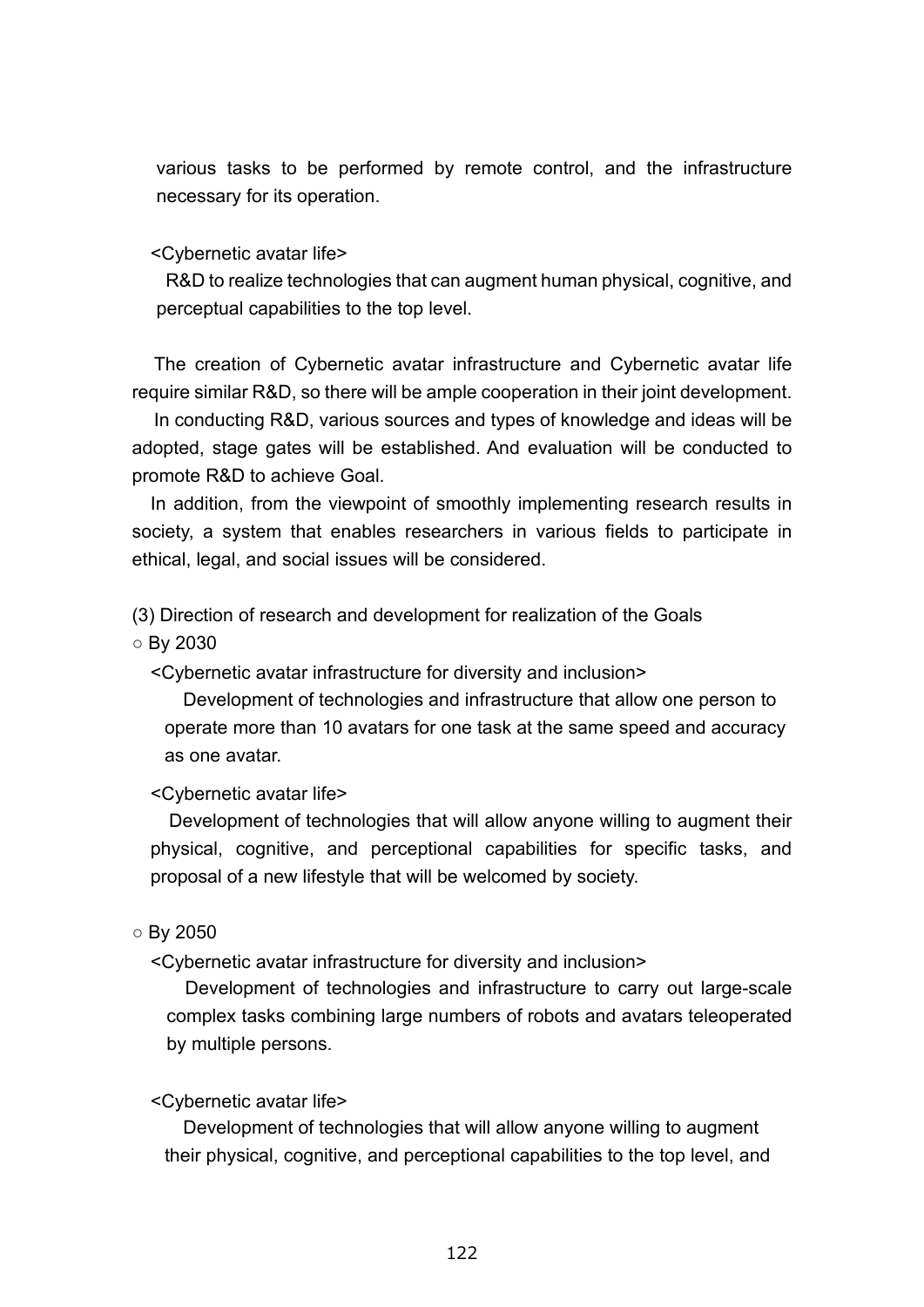spread of a new lifestyle that will be welcomed by society.

To realize a society free from the limitations of body, brain, space and time, it is necessary to realize Cybernetic avatar infrastructure and Cybernetic avatar life. For the Cybernetic avatar infrastructure, we must first develop technology that allows one person to operate multiple avatars for a single task, then multiple people operating multiple avatars at the same time on a single task. Eventually this will expand to multiple people operating a large number of avatars for multiple tasks. As a starting step, the goal in 2030 is to develop technologies and infrastructure that allow one person to operate more than 10 avatars for one task at the same speed and accuracy as one avatar.

For Cybernetic avatar life, we must first develop technologies that can augment physical, cognitive, and perceptual abilities for specific tasks, and then later technologies that can augment physical, cognitive, and perceptual abilities to the top level. As a starting step, the goal in 2030 is to develop technologies that can augment physical, cognitive, and perceptual abilities for specific tasks.



Fig.2 An example R&D process toward the realization of Cybernetic Avatar Infrastructure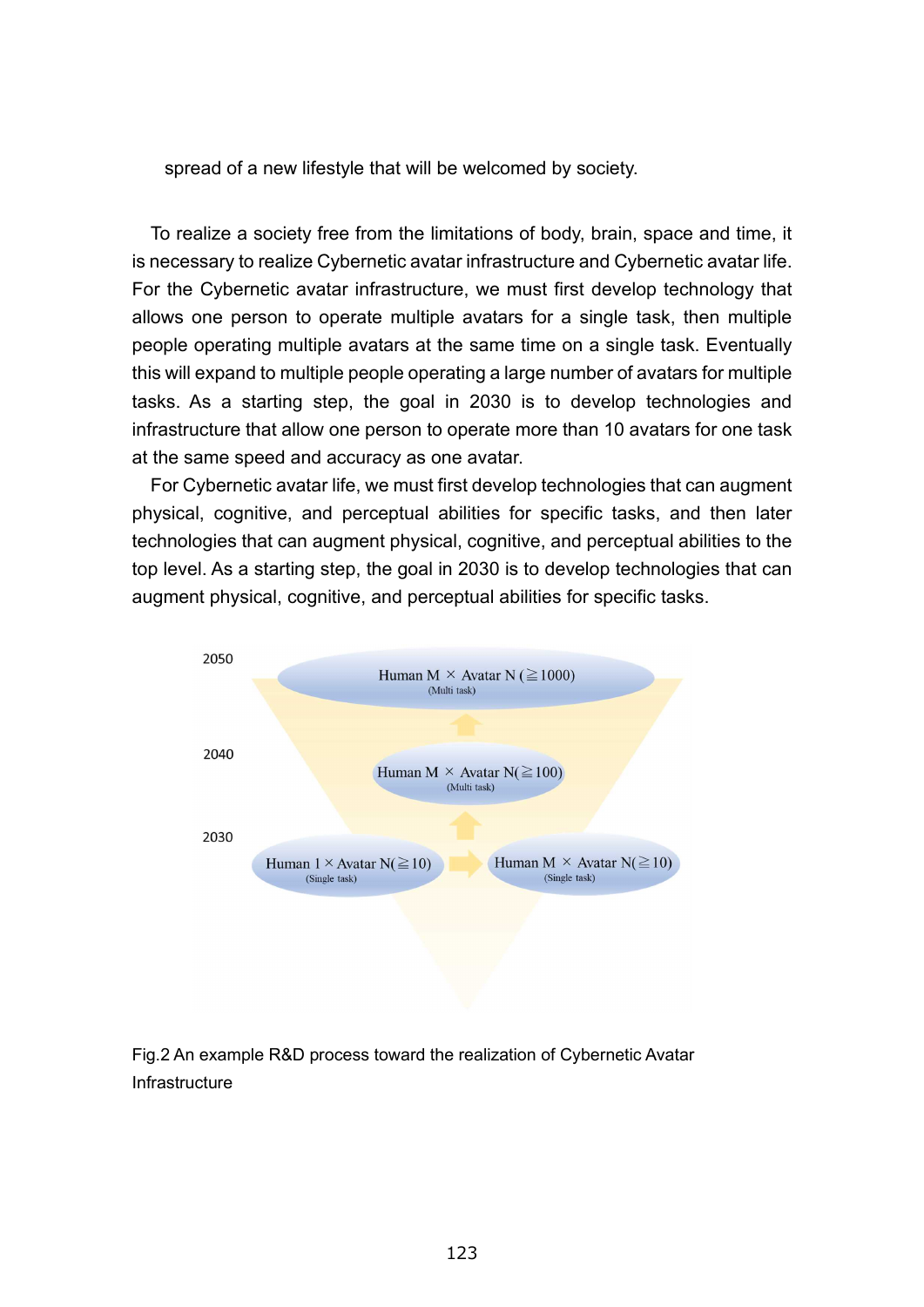$\leq$  Reference : Analysis for realization of the Goals  $\geq$ 

Summary of content which is analyzed in the Initiative Report presented in Moonshot International Symposium is shown, as follows:

## (1) Structure of research fields and technologies

Fig. 3 shows the basic technologies required to realize the Cybernetic avatar infrastructure and Cybernetic avatar life, which are listed under "Freedom from Body Limitations", "Freedom from Brain Limitations", "Freedom from Space Limitations and Time Limitations". As described above, it is necessary to research and develop necessary technical elements in various research fields such as materials, robotics, artificial intelligence, and life sciences, and to integrate them. Challenging R&D is therefore required.



Fig.3 Structure of research fields and technologies mainly related to Cybernetic Avatar Infrastructure and Cybernetic Avatar Life

(2) R&D trends in related fields

The related R&D trends are shown in Fig.4. These technologies have been invented and developed to help human's computational and memory skills, to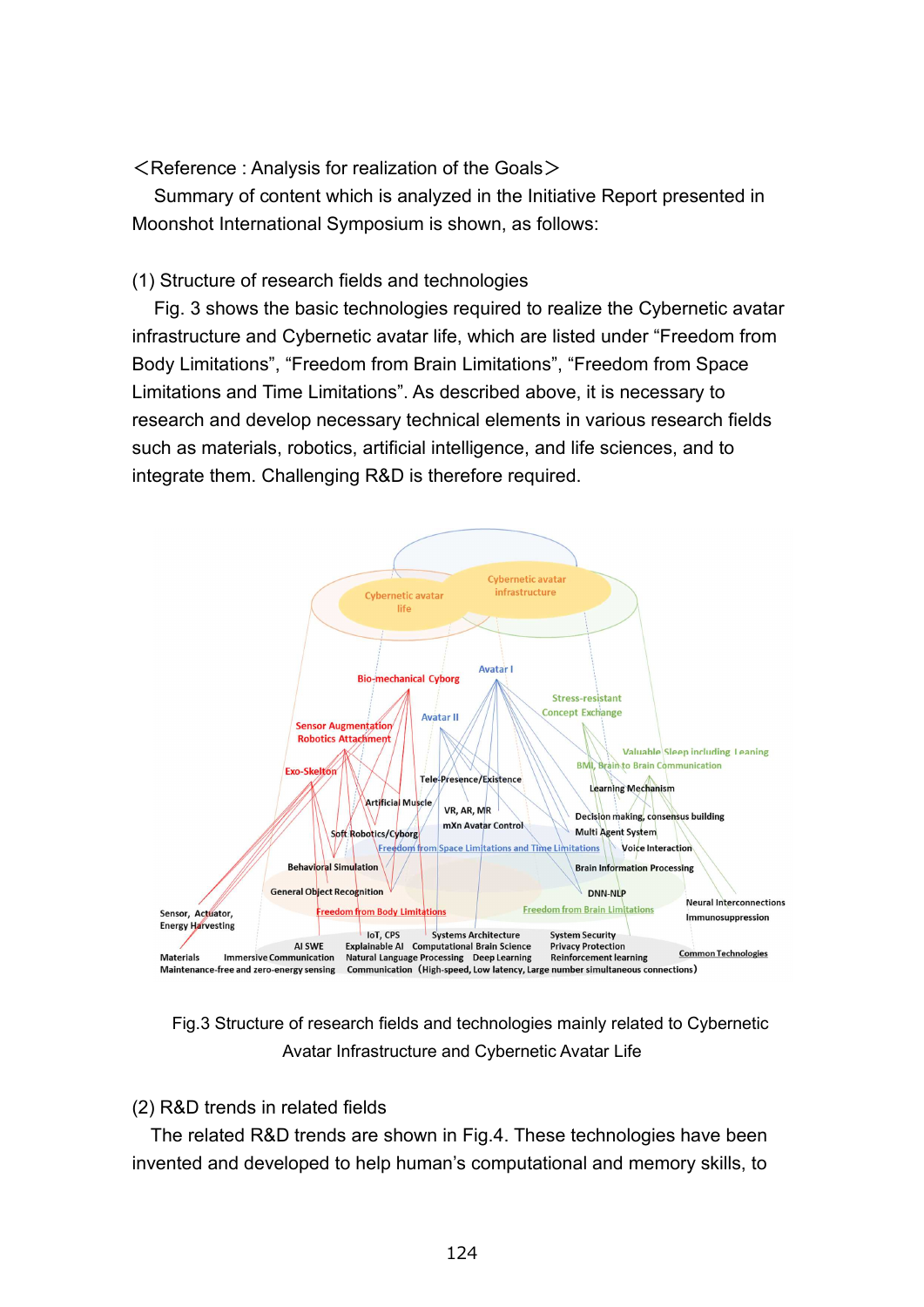cross space and time barriers and to compensate for limitations of the human body.

Based on these basic and general-purpose common technologies, more advanced technologies that reduce body, brain, time, and space constraints and further augment these capacities, as well as related systems and services, have been introduced to society.



Fig.4. Related R&D trends so far

New theories of computational brain science and machine learning are particularly important from the perspective of augmenting human capabilities and freeing humans from the limitations of the body, brain, time, and space; hence, the development of new applications backed by these theories is essential. In addition, as the relation between man and machines is considerably strong, it is necessary to focus on social relationships, decision-making and consensus building, and the safety of artificial intelligence.

Furthermore, from a similar perspective, life support, welfare, and medical robots are also important. Unlike industrial robots that have been at the forefront of the robotics world in the past, service robots that deal with humans should have new characteristics such as kindness, softness, and flexibility. Therefore,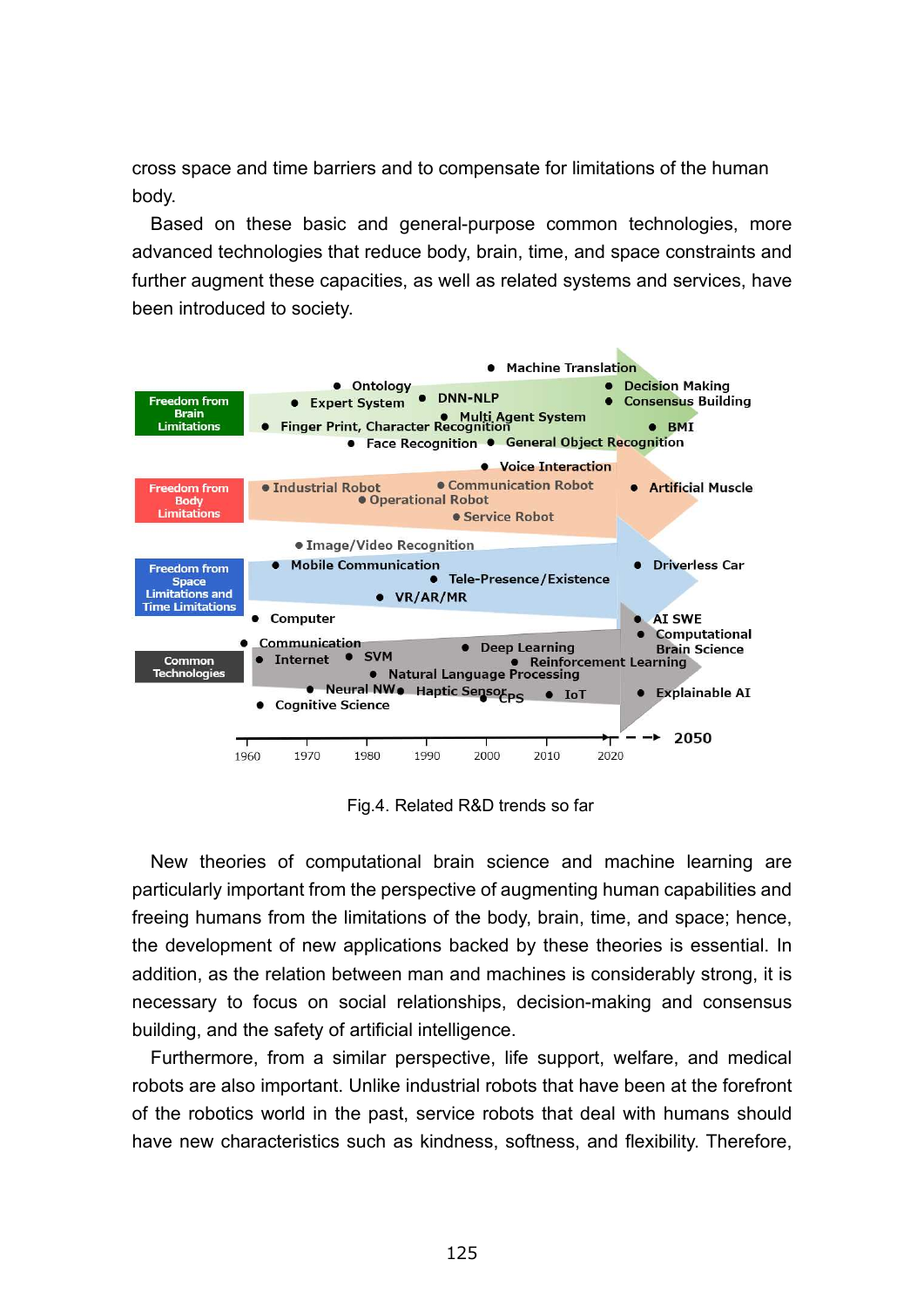basic research areas such as soft robotics and biologically inspired robots are important.

(3) Strengths of Japan, trends in global research community

Fig.5 depicts the annual trends in the number of conference papers with respect to countries, at the Augmented Human International Conference\*, which is an international conference on human augmentation.

As shown in the figure, Japan has a high presence and continuous formation and enhancement of the research community.



Fig.5. Number of conference papers by country at Augmented Human International **Conference** 

\*Counts are duplicated for international joint presentations.

(Source) Calculated by JST based on Elsevier's Scopus custom data.

In Fig.6, considering the individual elemental technologies related to human augmentation as the keywords, the number of documents worldwide (i.e., the number of presentations at the proceedings of this international conference) is plotted on the horizontal axis, and the share of Japan is plotted on the vertical axis; thus, Japan's strengths and weaknesses are extracted. In particular, the areas surrounded by dotted lines indicate the five areas where Japan has strengths. Japan is also leading the world in terms of research quality, including receiving international science awards. These elemental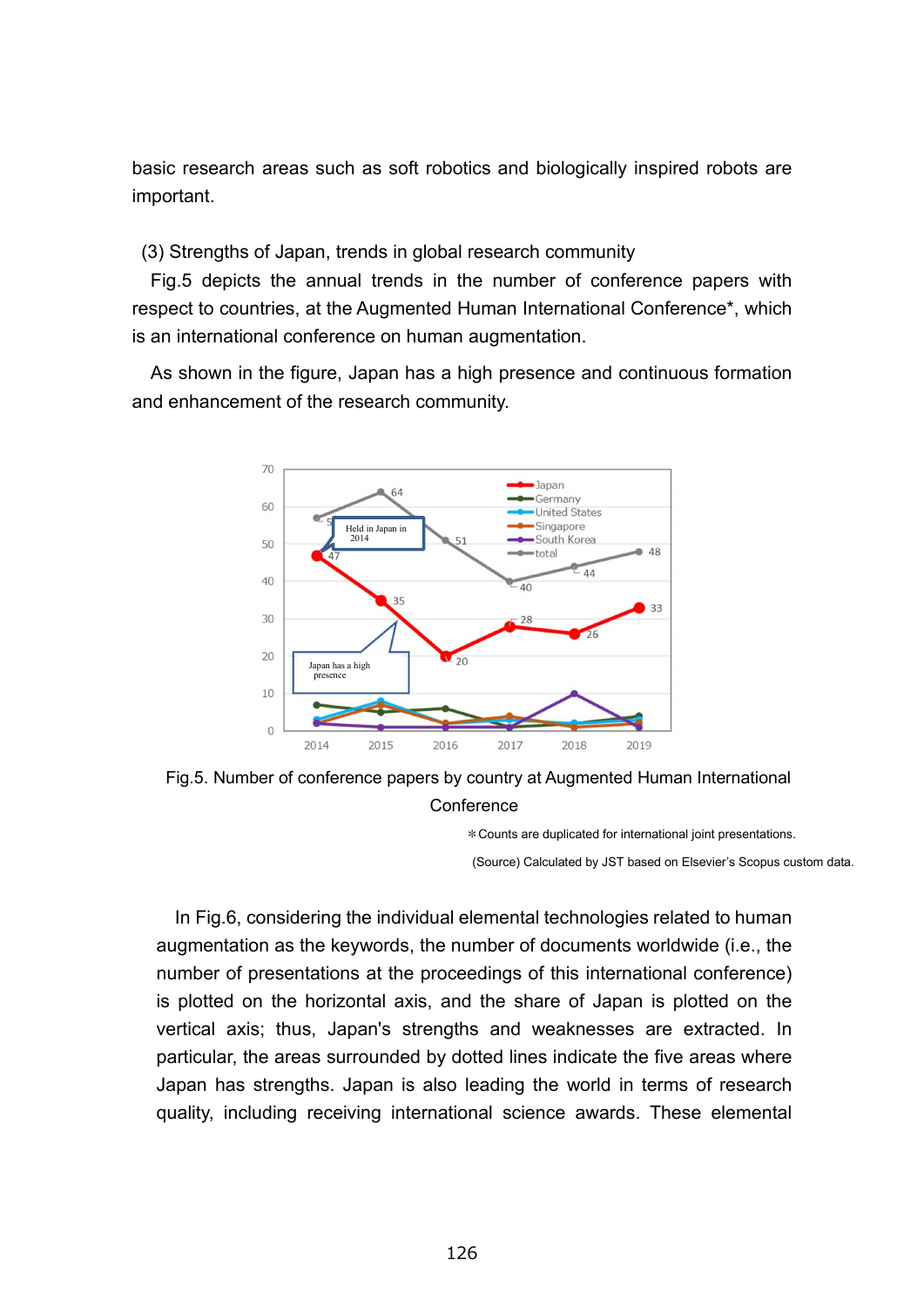technologies are considered to be an important basis for achieving this MS goal.

Fig. 7 summarizes the annual trends in the number of the announcements in each country (the top 4 countries for each elemental technology) for a total of six fields, including BMI, which is considered to be an important elemental technology for human expansion.





(Source) Calculated by JST based on Elsevier's Scopus custom data.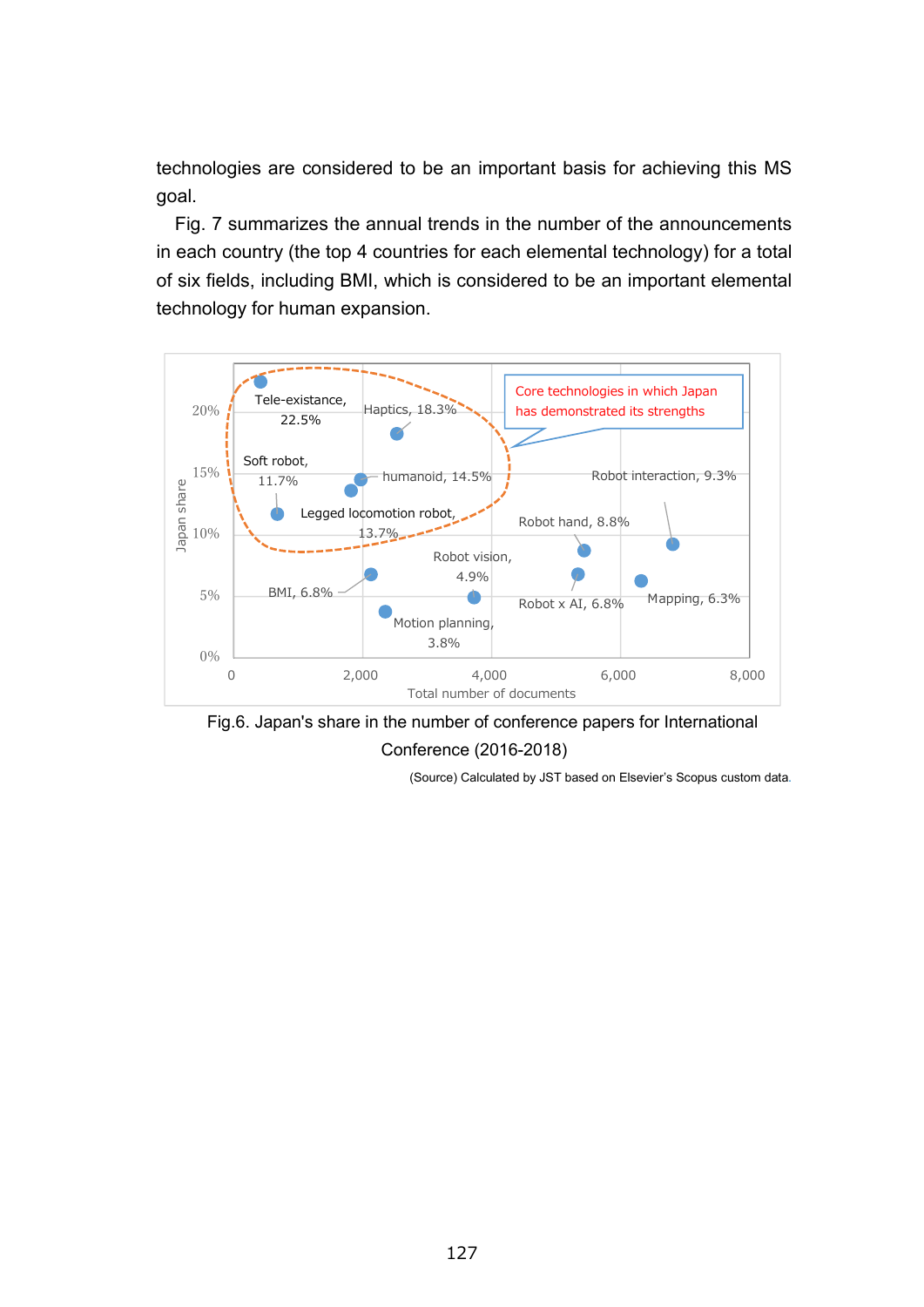

Fig.7. keywords Trends related to human augmentation

(Source) Calculated by JST based on Elsevier's Scopus custom data.

Table 1 shows that an international comparison of related technical fields was compiled based on the CRDS overview report. Regarding "Computational Brain Science", which is the foundation of BMI, Japan has demonstrated its strength in basic research. Japan is at the forefront in creating basic methods for measuring and understanding the processing of brain information, such as the DecNef method and the whole brain simulation by K computer. The country promotes basic research projects pertaining to brain science at multiple levels, and it is recognized internationally as Brain / MINDS.

'Life Support Robots' need to be organically linked with robot technology, which has traditionally been a strength of Japan, along with interaction technologies which enable understanding of human behavior and appropriate interventions.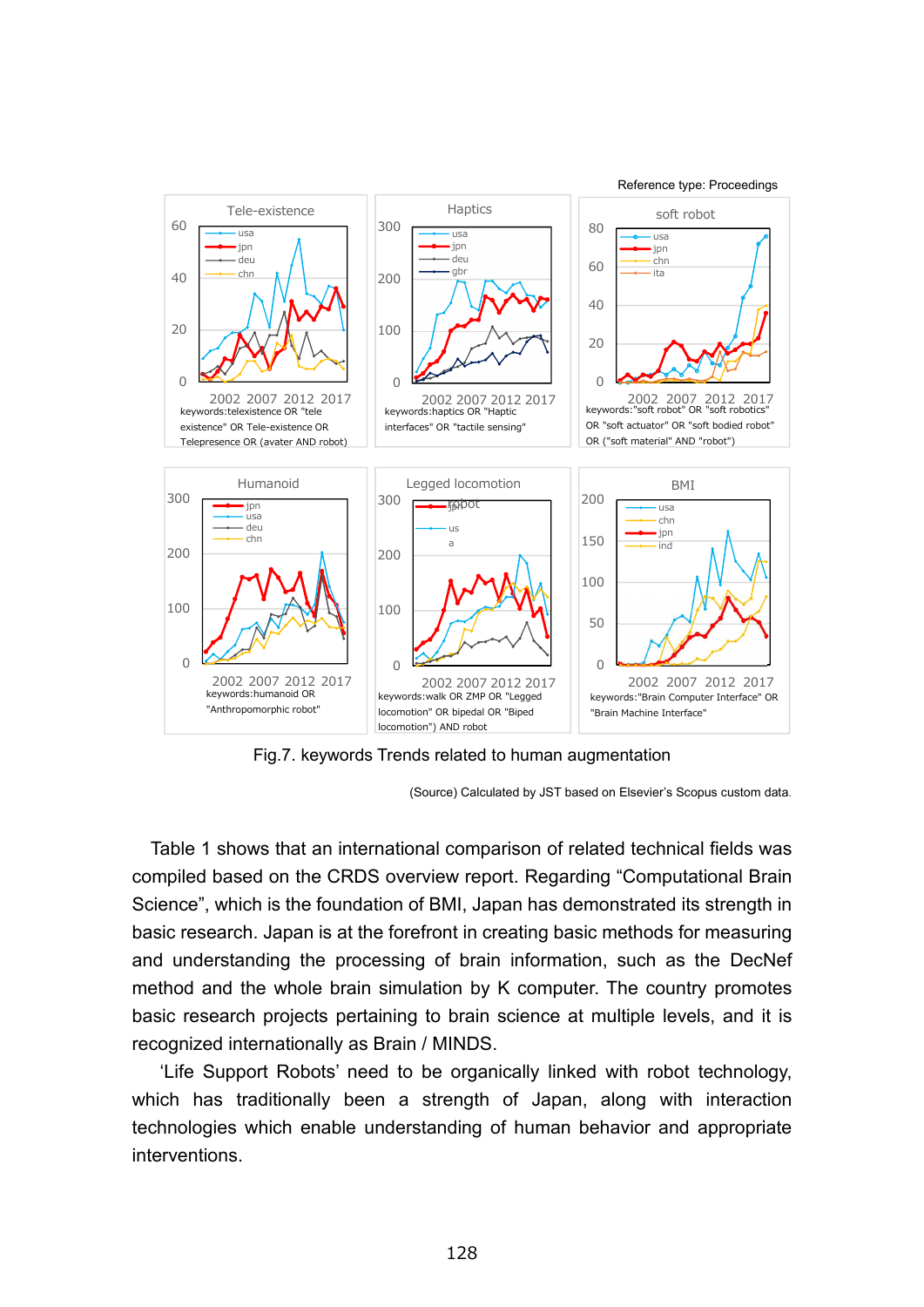Japan has demonstrated a strength in basic research, such as improving interpersonal affinity and developing robot element technology using new materials.

'Soft robotics' is expected to be the fundamental technology to ensure that future tele-existence robots have the same degree of freedom and flexibility as humans and are capable of sharing living spaces with humans. Launched in 2014, the Softrobotics magazine presents the top impact factor in robot-related magazines. Similarly, the international conference IEEE RoboSoft was launched in 2018. Hence, this field is developing rapidly worldwide.

However, Japan has not been able to keep up with the current, rapid expansion of research in the United States and Europe, despite pioneering research in the 2000s. However, research is expected to accelerate in the future due to the establishment of the Robotics Research Special Committee of the Robotics Society of Japan in 2017 and the launch of the new scientific area "Soft Robotics" (2018-2022).

|                                | Country          |                   |                                     |                      |                                     |                   |                                     |                   |                                     |
|--------------------------------|------------------|-------------------|-------------------------------------|----------------------|-------------------------------------|-------------------|-------------------------------------|-------------------|-------------------------------------|
|                                | or               | Japan             |                                     | <b>United States</b> |                                     | EU                |                                     | China             |                                     |
|                                | region           |                   |                                     |                      |                                     |                   |                                     |                   |                                     |
|                                | Phase            | Basic<br>research | Applied<br>research/<br>development | Basic<br>research    | Applied<br>research/<br>development | Basic<br>research | Applied<br>research/<br>development | Basic<br>research | Applied<br>research/<br>development |
| Computational<br>brain science | Current<br>level | $\circledcirc$    | $\circ$                             | $\circledcirc$       | $\circledcirc$                      | $\circledcirc$    | $\circledcirc$                      | $\circ$           | $\circ$                             |
|                                | Trend            | $\longrightarrow$ | $\rightarrow$                       | $\rightarrow$        | $\rightarrow$                       | $\longrightarrow$ | $\rightarrow$                       | $\mathcal{P}$     | $\mathcal I$                        |
| Life support<br>robot          | Current<br>level | $\circledcirc$    | $\circ$                             | $\circ$              | $\circledcirc$                      | $\circledcirc$    | $\circledcirc$                      | Δ                 | $\circ$                             |
|                                | Trend            | $\mathcal{P}$     | $\mathcal{P}$                       | $\longrightarrow$    | $\mathcal{P}$                       | $\mathcal{P}$     | $\mathcal{P}$                       | $\mathcal{P}$     | $\mathcal{P}$                       |
| Soft robotics                  | Current<br>level | $\bigcirc$        | $\circ$                             | $\circledcirc$       | $\circledcirc$                      | $\bigcirc$        | $\bigcirc$                          | $\triangle$       | $\times$                            |
|                                | Trend            | $\longrightarrow$ | $\rightarrow$                       | $\mathcal{P}$        | $\rightarrow$                       | $\longrightarrow$ | $\rightarrow$                       | $\rightarrow$     | $\rightarrow$                       |

Table1. International comparison of related fields

(Note 1) Phase

Basic research phase: Range of basic research by universities, national laboratories, etc.

Applied research/development phase: Range of technology development (including development of prototypes) (Note 2) Current level

\*Absolute evaluation, not a relative evaluation based on the current level in Japan.

◎: Particularly remarkable activities and results 〇: Remarkable activities and results

 $\triangle$ : No remarkable activities or results  $\times$ : No activities or results.

(Note 3) Trend

↗ :Upward trend →: Maintaining current level ↘: Downward trend

(Source) Panoramic View of the Systems and Information (2019)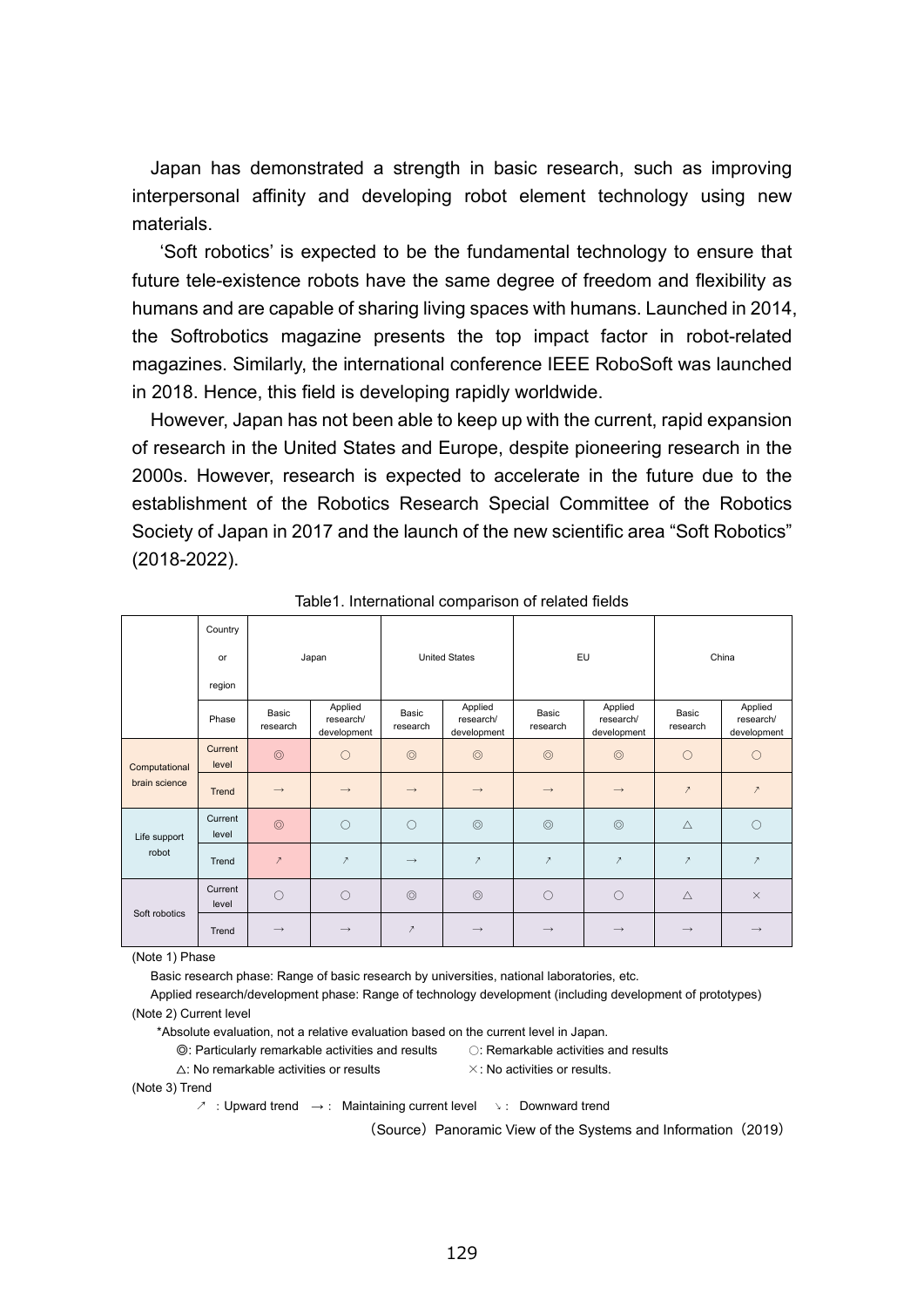## 【Moonshot Goal 1】 **PD's Supplements**

PD: Dr. HAGITA, Norihiro (Professor, Art Science Department, Osaka University of Arts)

### 1. Policy for Selection and Proposal content

### (1) Policy for Selection

Please submit a proposal of a scenario for the set MS Goal, "Realization of a society in which human beings can be free from limitations of body, brain, space, and time by 2050." Including both the concept of "forecasting" that predicts the future from current society and technology, and the concept of "backcasting" that suggests what to do now considering 2050 society as a reference point, the proposal should contain an outlook for 3 years, 5 years and 10 years after PM selection, and an outlook for 2050. Please elaborate on feasibility in terms of achieving the MS Goal by 2050, implementing and adapting to society, being challenging and innovative, and integrating ELSI considerations for societal acceptance.

### (2) Proposal content

As indicated in the R&D Concept, two targets are set to achieve the Moonshot Goal 1: '1) Cybernetic avatar infrastructure' and '2) Cybernetic avatar life'. The proposal can choose one of the targets or both.

For the selected target(s), please describe the content of the task, the research approach to achieve it, the specific achievement goals of each milestone, and the excellent R&D team that can operate internationally. A multidisciplinary research approach that incorporates not only ICT and robotics, but also biotechnology and cognitive science, is welcome but not mandatory.

Since we expect the development system (connection of core technologies such as hardware, software, and interfaces) to be used in the international Internet community, it is necessary for proposals to include international standardization or activities for that purpose.

R&D of the development system must be promoted not only from the perspective of the supplier, but also by considering acceptability to users in future society. The proposal should state how changes in societal acceptance at each